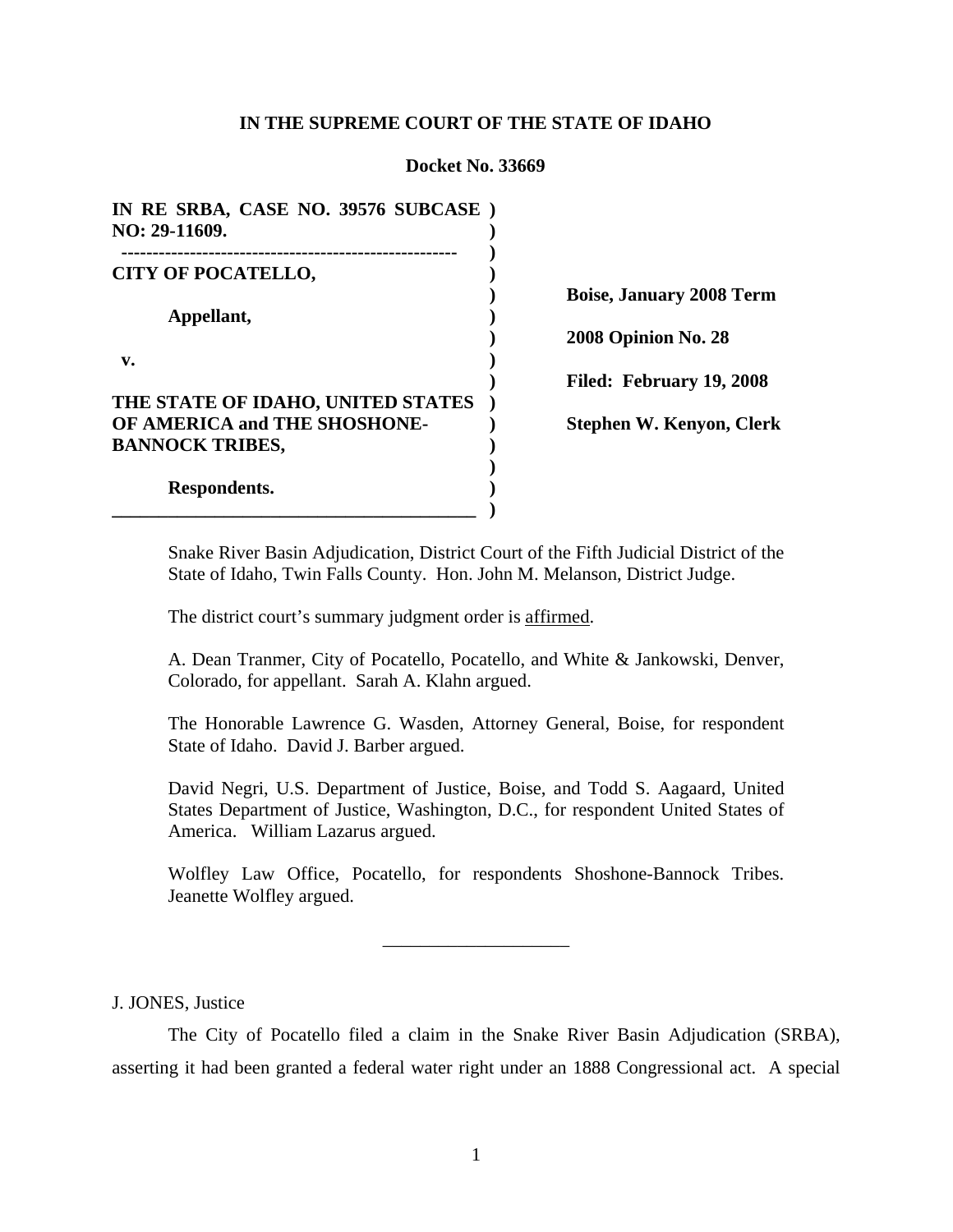master in the SRBA determined that no such right existed. The district court affirmed on appeal, as does this Court.

#### **I.**

President Andrew Johnson designated the Fort Hall Indian Reservation for the use of certain bands of the Shoshone and Bannock Tribes ("Tribes") by virtue of an 1867 executive order. The boundaries and terms of the Reservation were established the next year in the Second Treaty of Fort Bridger. The Treaty contained provisions for providing services on the Reservation, education for the Tribes, and allotments of land for farming by tribal members. The Treaty specifically required the written consent of a majority of adult male Indians for the cession of any portion of the Reservation.

In 1878, the Utah Northern Railway Company (the "Railroad") built a north-south line across the Reservation without permission from either the Tribes or the United States government. A few years later, the same company negotiated with the Tribes to build an eastwest railroad line. The Tribes granted a right-of-way, which Congress approved. The lines intersected in the middle of the Reservation at a site called Pocatello Junction.

A settlement of non-Indian residents sprang up at the intersection. The settlers were trespassers, being on the Reservation without permission. In 1885, officials from the United States Department of the Interior ordered the removal of the trespassers, to no avail. The settlement continued, and federal authorities eventually came to realize they would not be able to remove the settlers without violence and bloodshed. A group of citizens from the town sent a petition begging not to be removed from the site, as many of them were railroad employees who would lose their jobs if forced to move. As the situation grew ever more tense, the Railroad asked the Secretary of the Interior to assist in negotiations with the Tribes.

In 1887, the Secretary of the Interior assigned Inspector Robert S. Gardner and Indian Agent Peter Gallagher, the agent in charge of the Reservation, to negotiate with the Tribes. Together, they negotiated a Cession Agreement in an intense one-day session. The Agreement was not without dissent. The Tribes were reluctant to cede any reservation land to non-Indians. However, Agent Gallagher persuaded the Indians that the cession would give them enough money to build irrigation ditches and shore up their farming industry, so a majority of male members of the Tribes voted to approve the Agreement. The Agreement transferred the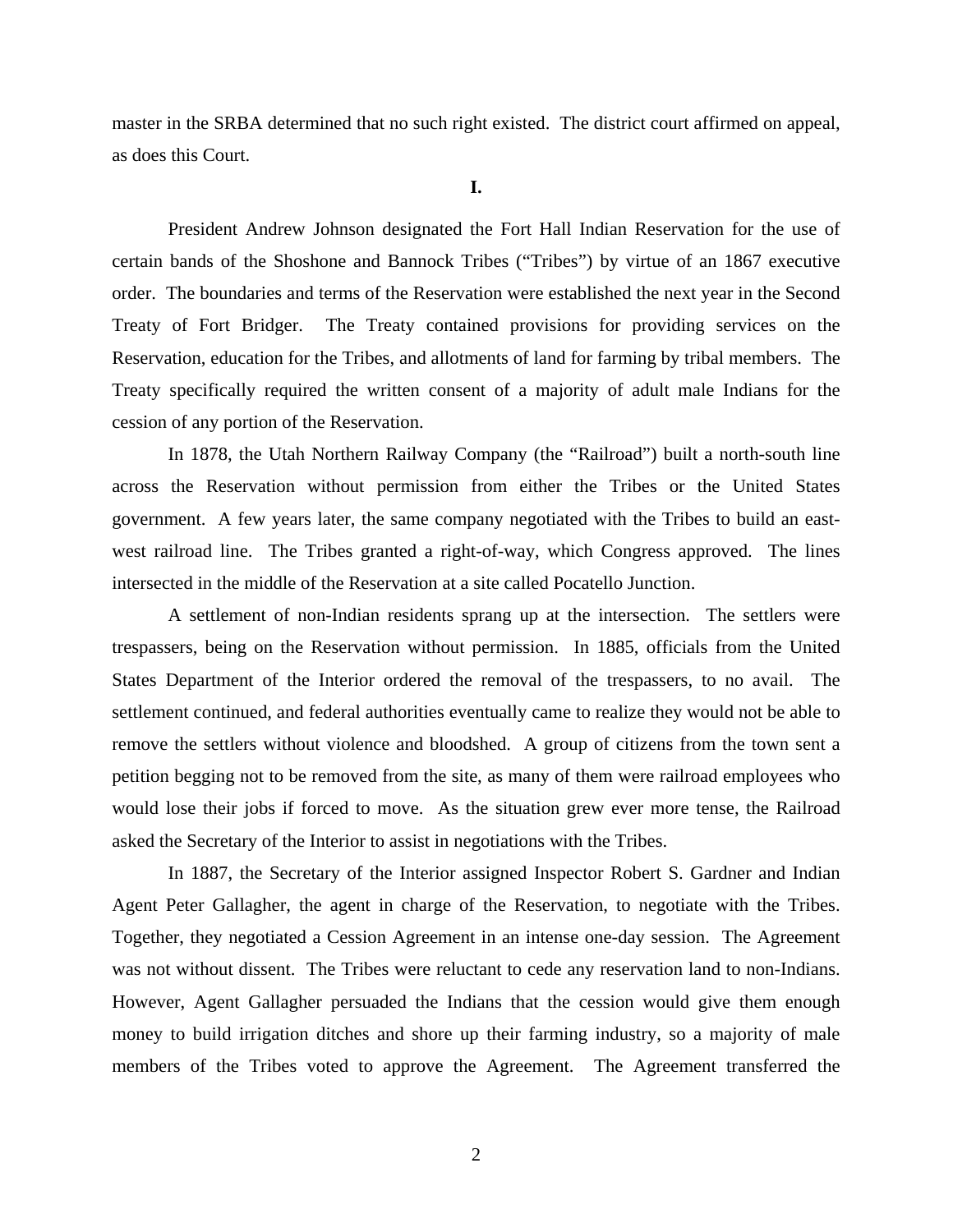Pocatello Townsite to the citizens of Pocatello and a right-of-way to the Railroad for its existing tracks. The Agreement made no mention of water or water rights.

After the Cession Agreement was approved by the Tribes, but before it was enacted into law, the question arose as to how the new city would obtain a water supply. In late 1887, the Commissioner of Indian Affairs, J.D.C. Atkins, began discussions with Agent Gallagher in this regard. Commissioner Atkins wrote to say, "The source of the water supply thus being, according to your statement, outside the limits of the proposed town-site . . . [and] on the reservation lands, I have construed your suggestion to mean that some guarantee in regard to water privileges, should be provided so far as the Indians and the reservation are concerned. . . " He proposed language to address this issue for inclusion in the legislation approving the Cession Agreement.

In a message to Congress, dated February 3, 1888, Commissioner Atkins called attention to the need to secure a water supply for the newly-formed City of Pocatello. In pertinent part, the message states:

Inasmuch as conflicting opinions seem to prevail as to the source or sources from which the town will derive its supply of water, I have deemed it advisable, as a matter of precaution, to insert in the bill a clause providing for the use by the citizens of the town, in common with the Indians, of the waters of any river, creek, stream, or spring flowing through the reservations lands in the vicinity of the town, with the right of access at all times thereto, and the right to construct, operate, and maintain all such ditches, canals, works or other aqueducts, drain and sewerage pipes, and other appliances on the reservation, as may be necessary to provide with proper water and sewerage facilities.

Atkins provided Congress with the proposed legislation to approve the Cession Agreement. The

legislation included the following provision:

That the citizens of the town hereinbefore provided for shall have the free and undisturbed use in common with the said Indians of the waters of any river, creek, stream, or spring flowing through the Fort Hall Reservation in the vicinity of said town, with right of access at all times thereto, and the right to construct, operate, and maintain all such ditches, canals, works, or other aqueducts, drain, and sewerage pipes, and other appliances on the reservation, as may be necessary to provide said town with proper water and sewerage facilities.

This language became Section 10 of the bill approving the Cession Agreement. Act of September 1, 1888, ch. 936, 25 Stat. 452 (the "1888 Act").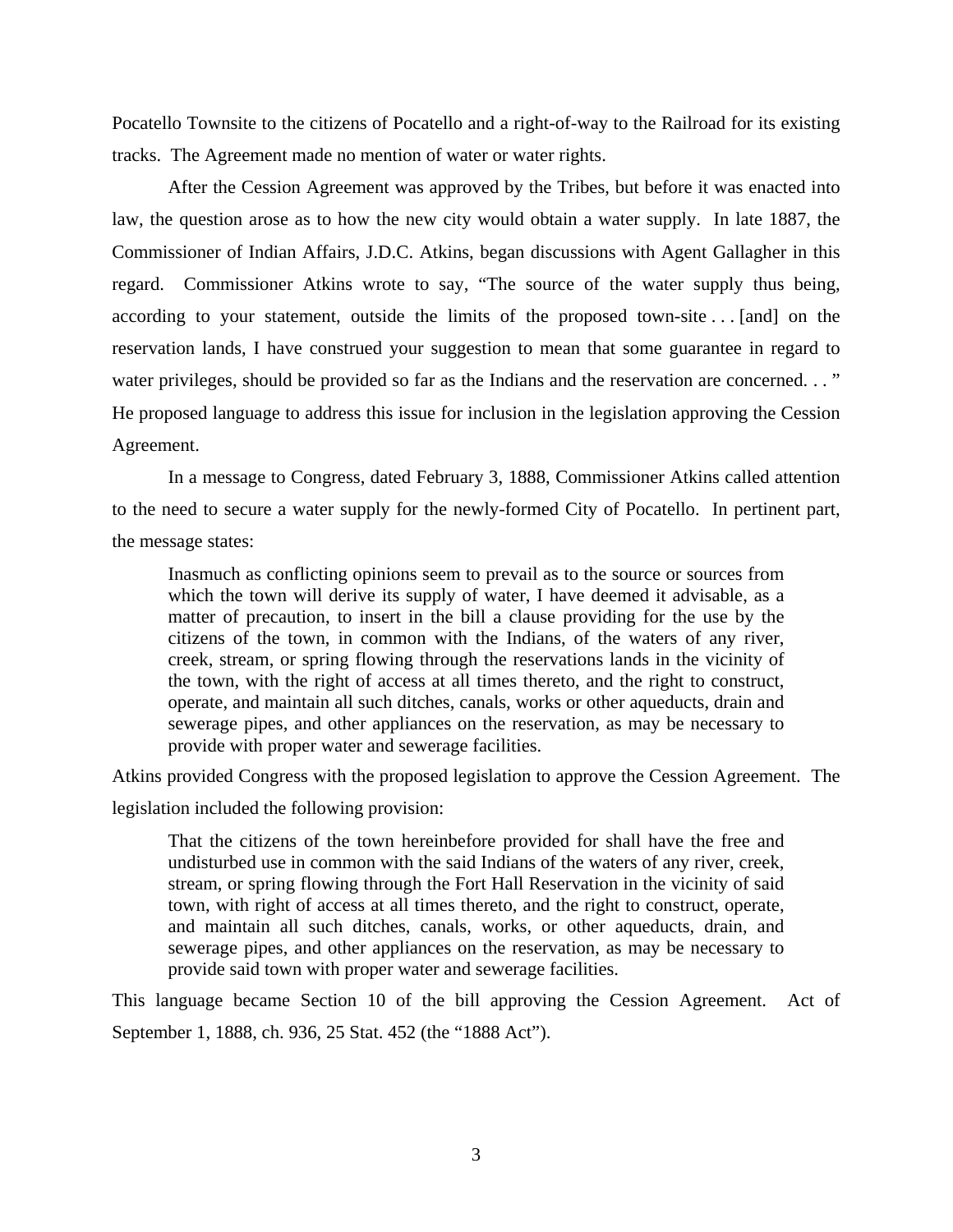One hundred and two years after passage of the 1888 Act, the City asserted Section 10 of the Act as the basis for its present claim. In 1990, the City filed a claim in the SRBA for a federal reserved water right, as an alternative to 38 separate prior claims based on state law.

The United States, the State of Idaho, and the Shoshone-Bannock Tribes (the "Opposing Parties") filed objections to the City's federal claim. All took the position that the 1888 Act did not create a federal reserved water right. All parties moved for summary judgment before a Special Master of the Snake River Basin Adjudication. In its motion, the City departed from its notice of claim and stated Section 10 gave the City "an express grant of a water right" via the Property Clause of the U.S. Constitution, rather than a reserved water right. The Special Master granted summary judgment to the Opposing Parties. The Master recommended the City's claim not be confirmed in a partial or final decree and denied the City's motion to alter or amend the recommendation.

The City challenged the Special Master's decision in district court. The district court affirmed the Special Master. The SRBA court determined Section 10 granted, at most, a right of access for appropriating water, not a water right. The court disallowed the City's claim for a water right and certified its order for appeal. The City appealed to this Court.

**II.** 

The question presented is whether Section 10 of the 1888 Act granted a federal water right to the City of Pocatello. We hold the Act created no such right. Rather, it granted the City access to surface water sources on the Reservation, along with the opportunity to establish a water right under state law.

### **A.**

This Court employs the same standard of review as the district court when ruling on a motion for summary judgment. *Watson v. Weick*, 141 Idaho 500, 504, 112 P.3d 788, 792 (2005). Summary judgment is proper when "the pleadings, depositions, and admissions on file, together with the affidavits, if any, show that there is no genuine issue as to any material fact and that the moving party is entitled to judgment as a matter of law." Idaho R. Civ. P. 56(c). If there is no genuine issue of material fact, "only a question of law remains, over which this Court exercises free review." *Watson*, 141 Idaho at 504, 112 P.3d at 792. Interpretation of a statute is a question of law over which this Court exercises free review. *Gooding Cty. v. Wybenga*, 137 Idaho 201, 204, 46 P.3d 18, 21 (2002). Where a federal statute grants privileges it must be strictly construed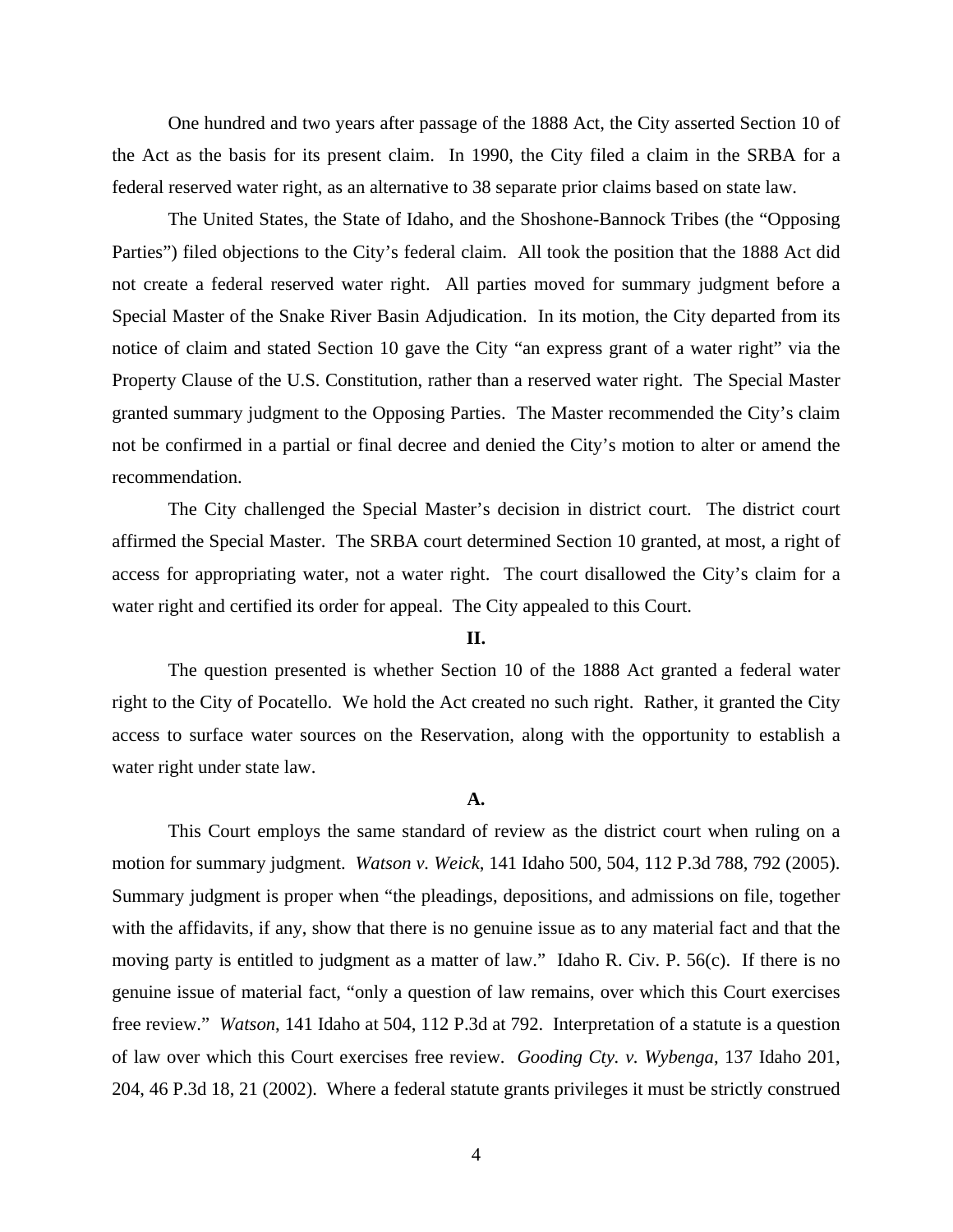favorably to the government and "nothing passes but what is conveyed in clear and explicit language – inferences being resolved not against but for the government." *Caldwell v. United States*, 250 U.S. 14, 20 (1919).

#### **B.**

The City cited Section 10 of the 1888 Act as the basis for its SRBA claim to a federal reserved water right. The claim states, "[t]he federal reserved water right claimed herein is in the alternative to, and not in addition to, water rights claimed by the city under state law." In the proceedings below, the City subsequently abandoned its reserved water right claim and amended its legal theory. It became the City's position that Section 10 of the 1888 Act expressly granted it a water right under the Property Clause of the U.S. Constitution. U.S. Const., art. IV, § 3, cl. 2. Thus, we need not address the reserved right claim.

**i.** 

The City argues that the district court imposed a "magic words" test to deny it a federal water right. However, that is not the case. The district court merely considered the plain language of Section 10 and found it did not convey a federal water right. Because this issue turns on statutory interpretation, we exercise free review. *Gooding Cty.,* 137 Idaho at 204, 46 P.3d at 21.

When interpreting a statute, the Court begins with the plain language. "[I]f the statutory language is clear and unambiguous, the Court need merely apply the statute without engaging in any statutory construction. . . . Statutory interpretation begins with the words of the statute, giving the language its plain, obvious and rational meanings." *State v. Hagerman Water Right Owners*, 130 Idaho 727, 732, 947 P.2d 400, 405 (1997). Further, the Court "[w]ill resort to judicial construction only if the provision is ambiguous, incomplete, absurd, or arguably in conflict with other laws. There is no need to go beyond the language of the statute, when that language is clear and unambiguous." *Potlatch Corp. v. United States*, 134 Idaho 912, 914, 12 P.3d 1256, 1258 (2000) (citation and internal quotations omitted).

Section 10 reads:

That the citizens of the town hereinbefore provided for shall have the free and undisturbed use in common with the said Indians of the waters of any river, creek, stream, or spring flowing through the Fort Hall Reservation in the vicinity of said town, with right of access at all times thereto, and the right to construct, operate, and maintain all such ditches, canals, works, or other aqueducts, drain, and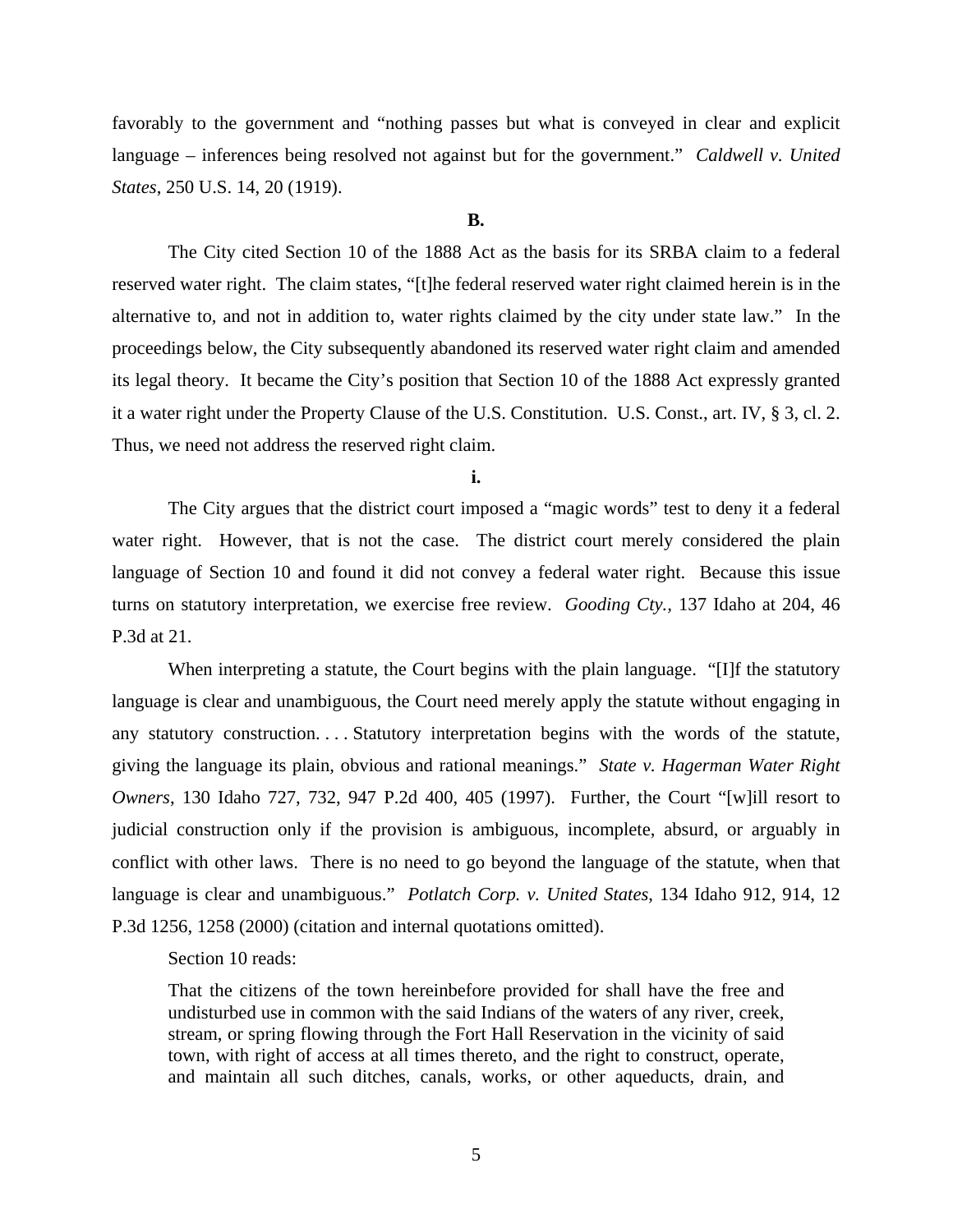sewerage pipes, and other appliances on the reservation, as may be necessary to provide said town with proper water and sewerage facilities.

The City contends the language of Section 10 is clear and plainly conveys it a water right.

No one disputes Congress' power to make a grant of water rights. The federal government derives its power to dispose of the lands and waters of the United States under the Property Clause, U.S. Const., art. IV, § 3, cl. 2. "The relation of the federal government to the state government in the reclamation of desert lands arises out of the fact that the federal government owns the lands, and Congress is invested by the Constitution with the power of disposing of the same. . ." *Twin Falls Salmon River Land & Water Co. v. Caldwell*, 272 F. 356, 357 (9th Cir. 1921), *cert. granted* 44 S.Ct. 135, *affirmed* 266 U.S. 85 (1924). However, the Court went on to say, "the states hav[e] jurisdiction to provide for the appropriation and beneficial use of the waters of the state. . ." *Id.* Merely because Congress *could* have granted the City a federal water right does not mean it did so in this case.

The language of Section 10 provides a right of access to water sources on the Reservation and the right to construct, operate, and maintain water facilities to allow the City to be served by those sources. However, as the district court concluded, Section 10 did not "contain historically recognized and accepted terms of conveyance such as 'grant' 'bargain' 'sell' or 'convey' evidencing a transfer in a property interest." The statute does not purport to grant a property interest, nor does it make reference to a "water right." Section 10 contains no language defining the nature and scope of any water right supposedly granted. The district court contrasted the language of Section 10 with Section 11 of the same Act, which provides, "[t]hat there be, and is *hereby granted*, to the said Utah and Northern Railway Company a right of way." (emphasis added). The court correctly concluded that Congress would have used more exacting language if it had intended to grant a water right to the City. This is especially true, given the rule of strict construction that federal courts apply to statutes in which the government grants privileges or relinquishes rights. As noted above, such statutes are construed to pass nothing "but what is conveyed in clear and explicit language." *Caldwell v. United States*, 250 U.S. at 20.

In support of its claim, the City cites *Byers v. Wa-Wa-Ne*, 86 Or. 617, 169 P. 121 (1917). In that case the Oregon Supreme Court determined that a license to a non-Indian on a reservation had been converted by Congress into a water right. There, the Indian agent in charge of the Umatilla Indian Reservation granted a permit to a non-Indian to build a ditch through part of the reservation. *Id.* at 620-621, 169 P. at 122. The permission stated, "In granting this permission to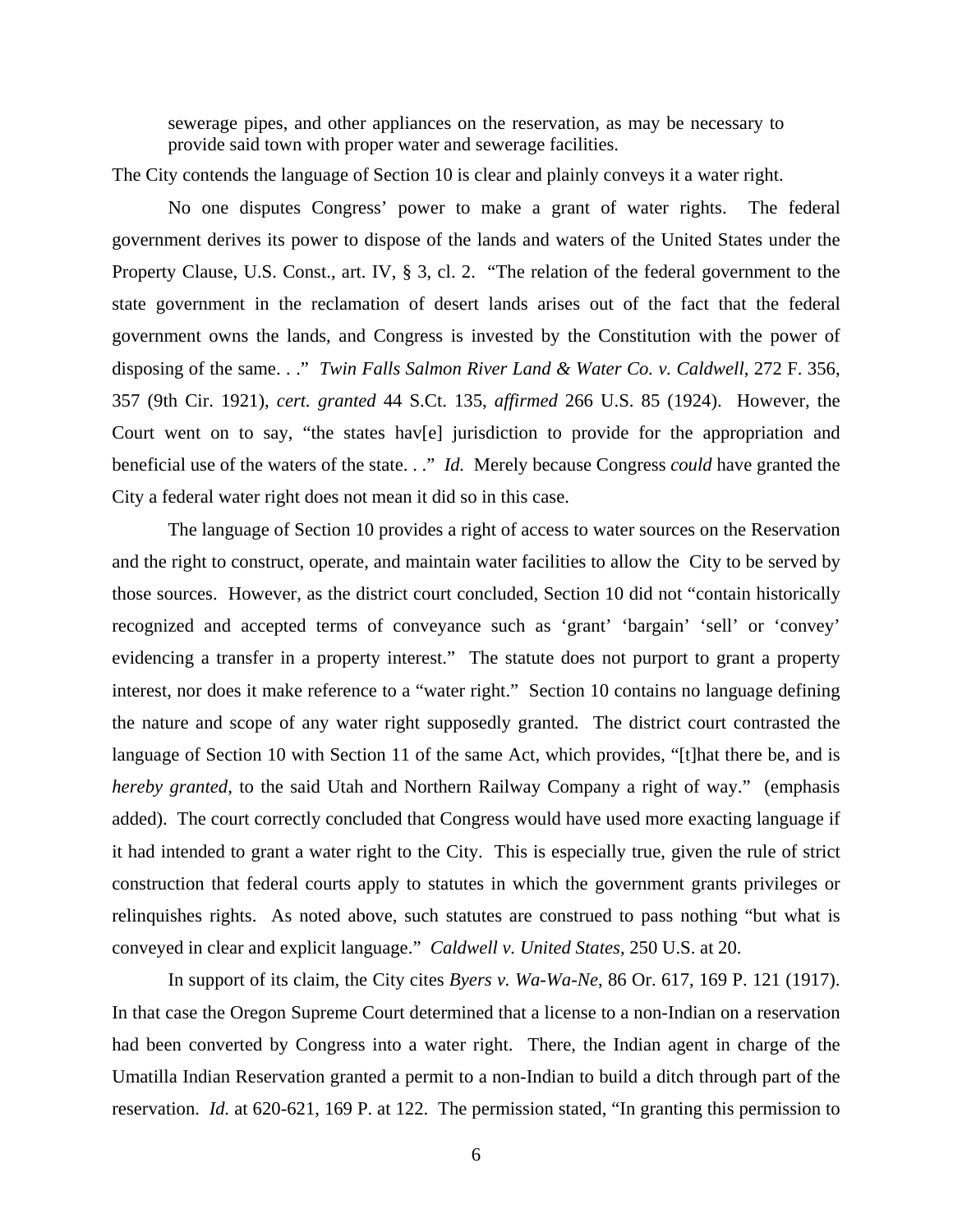construct the said water ditch, it is upon the express condition that *no permanent rights shall attach or become vested*. . ." *Id.* (emphasis added). Fifteen years later, in 1885, Congress passed an allotment act that stated in part, "That the water-right across a portion of said reservation . . . for manufacturing, irrigating, and other purposes, *be confirmed* and continued. . ." *Id.* at 628, 169 P. at 124-25 (emphasis added). The Oregon Supreme Court examined this language and determined that the non-Indian received a water right because of the "confirmed" language of the allotment act. It examined a number of authorities on the legal force and effect of using the word "confirmed," and found it operated as a conveyance of a right. *Id.* at 629-30, 169 P. at 125. Thus, the Oregon Supreme Court found it could "unmistakably grasp the legislative intent which is controlling in the interpretation of this statute. . . . This right was infirm and Congress confirmed it." *Id.* at 630-631, 169 P. at 125. The same is not true in the case at bar. The language of Section 10 is far less explicit than that of the allotment act in *Byers*. As the district court pointed out, Section 10 contains none of the traditional terms of conveyance that would indicate that Congress actually granted a right. Indeed, Section 11 of the 1888 Act "grants" the Railroad a right of way, language Congress could easily have used in Section 10 but did not. Nor does the 1888 Act use the language "water-right," as does the 1885 allotment act. No Congressional action subsequent to 1888 "confirmed" any water right for the City. Thus, *Byers* provides no support for the City.

 A plain reading of the statutory language shows that the City was not granted a federal water right. Even if the language were determined to be ambiguous, the City's claim would fail. In construing a statute, this Court examines the language used, the reasonableness of the proposed interpretations, and the policy behind the statute. *Hagerman Water Right Owners,* 130 Idaho at 733, 947 P.2d at 406. Moreover, "the application of a statute is an aid to construction, especially where the public relies on that application over a long period of time." *Id.* As this Court has stated:

It is . . . improper to construe [statutes] in the abstract, without taking into consideration the historical framework in which they exist. . . .Correlatively, such information is also relevant when deciding what the statute means to others because it is important to know how people affected by an act understand it.

*Id.* at 733-4, 947 P.2d at 406-7 (quoting Sutherland Stat. Const. § 49.01 (5th ed. 1992)). We first consider the historic context of the 1888 Act.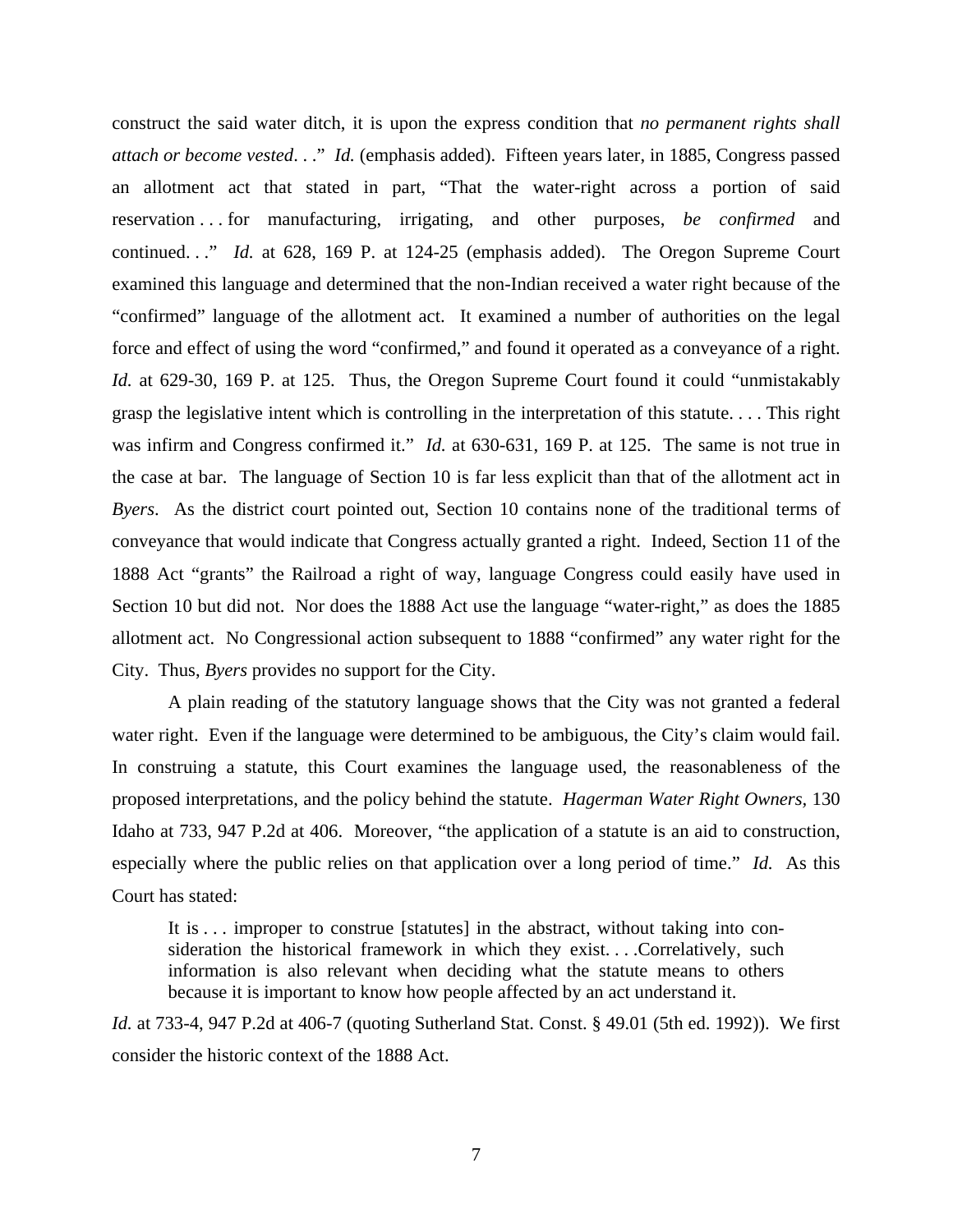Section 10 must be viewed in the context of the development of the arid western states. The settling of the western United States was a long and arduous process. A small number of people were charged with conquering vast territory. Irrigating the arid lands of the west required one precious resource more than any other: water. "From a line east of the Rocky Mountains almost to the Pacific Ocean, and from the Canadian border to the boundary of Mexico, an area greater than that of the original thirteen in the main, constituted a desert, impossible of agricultural use without artificial irrigation." *California Oregon Power Co. v. Beaver Portland Cement Co.*, 295 U.S. 142, 156 (1935). Initially, the task of settling the land fell to a few pioneers with little help from territorial or federal government. *Id.* These settlers depended on a system of appropriation to determine water rights, rather than deferring to the common law doctrine of riparian rights. *Id.* at 157. Eventually, the state, territorial, and federal governments recognized that the only way the arid lands of the west could be settled and turned to agricultural use was to officially recognize the law of appropriation as the law of the land. *Id.* at 157-58. To that end, Congress passed laws regarding homesteading, mining, and other matters. The import of these laws was clear: the federal government deferred to the states on the matter of controlling western waters. "The public interest in such state control in the arid land states is definite and substantial." *Id.* at 165. In *California Oregon Power Co.*, the Supreme Court merely affirmed a doctrine the western state courts had long recognized – the law of appropriation. *See, e.g., Eddy v. Simpson*, 3 Cal. 249, 252 (1853) (California Supreme Court establishes that water rights are based on first possession); *Lobdell v. Simpson*, 2 Nev. 274 (1866) (Nevada Supreme Court recognizes and applies prior appropriation doctrine); *Coffin v. The Left Hand Ditch Co.,* 6 Colo. 443 (1882) (Colorado Supreme Court rejects riparian rights and adopts appropriation); *Malad Valley Irrigation Co. v. Campbell*, 2 Idaho 378, 18 P. 52 (1888) (Supreme Court of the Territory of Idaho recognizes that first appropriation for beneficial use gives superior right).

Congress responded to the need for clarification of water rights with several laws in the 1860s and 1870s. The most important of these for our purposes is the Desert Land Act of March 3, 1877, ch. 107, 19 Stat. 377. The crucial portion of the Act stated that all water not claimed by appropriation "shall remain and be held free for the appropriation and use of the public." *Id.* In construing the Desert Land Act, the Supreme Court stated, "Nothing we have said is meant to suggest that the act, as we construe it, has the effect of curtailing the power of the states affected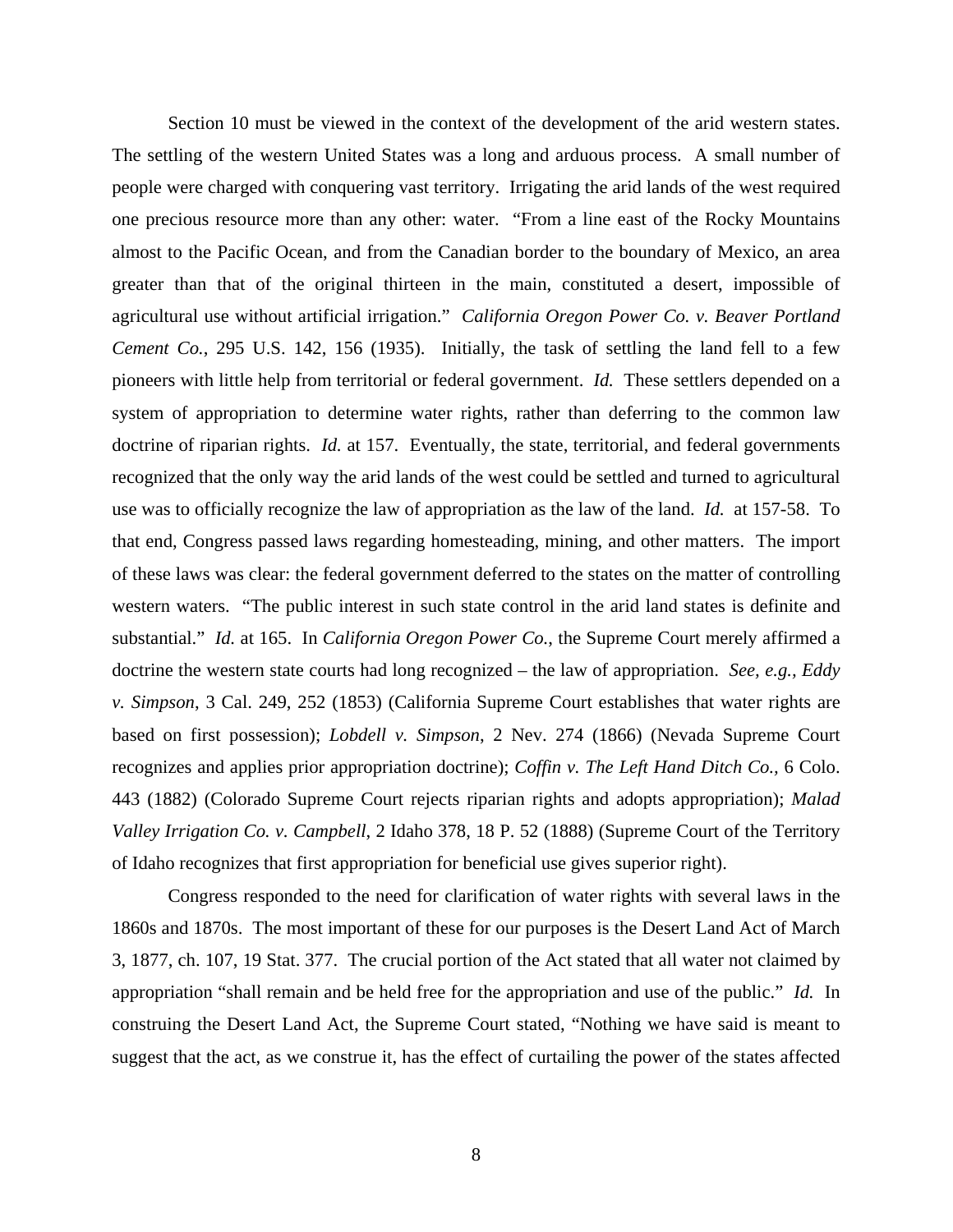to legislate in respect of waters and water rights as they deem wise in the public interest." *California Oregon Power Co.*, 295 U.S. at 163. Instead, the Court held,

[F]ollowing the act of 1877, if not before, all nonnavigable waters then a part of the public domain became publici juris, *subject to the plenary control of the designated states*, including those since created out of the territories named, with the right in each to determine for itself to what extent the rule of appropriation or the common-law rule in respect of riparian rights should obtain.

*Id.* at 163-64 (emphasis added).

Deference to state water law has since continued uninterrupted. For example, Congress passed the Reclamation Act of June 17, 1902, ch. 1093, 32 Stat. 388, in order to create massive projects intended to fully reclaim the arid lands. Projects built under the Act were required to comply with state water law. In a fairly recent dispute involving the Reclamation Act, the U.S. Supreme Court conducted an extensive review of federal deference to state water law. The Court stated, "The history of the relationship between the Federal Government and the States in the reclamation of the arid lands of the Western States is both long and involved, but through it runs the consistent thread of purposeful and continued deference to state water law by Congress." *California v. United States*, 438 U.S. 645, 653 (1978). Ultimately, the Court recognized only two restrictions on the States' exclusive control of water: reserved rights on federal government property and navigation servitude (neither of which is involved here). *Id.* at 662 (citing *United States v. Rio Grande Dam & Irrigation Co.*, 174 U.S. 690, 703 (1899)).

Based on the long-standing and firmly established policy of deference and absent express Congressional action to the contrary, state water law controls. While Congress can certainly grant water rights under the Property Clause, it would require explicit language in order to overcome the right of the state to manage and allocate its own water resources. There being no such explicit language in Section 10, state water law controls any claims by the City. If this Court were to determine Section 10 granted a federal water right, that right would conflict with a century's-worth of federal deference to state law.

Neither does the background for inclusion of Section 10 in the 1888 Act support the City's position. When the Cession Agreement was being negotiated with the Tribes, no mention was made of water rights, either for the Tribes or the City, or of non-Indians accessing or conveying water over those lands retained in the Reservation. After the Cession Agreement was signed on May 27, 1887, Agent Gallagher suggested to Commissioner Atkins that legislation approving the Cession Agreement should contain a provision regarding water supply and sewage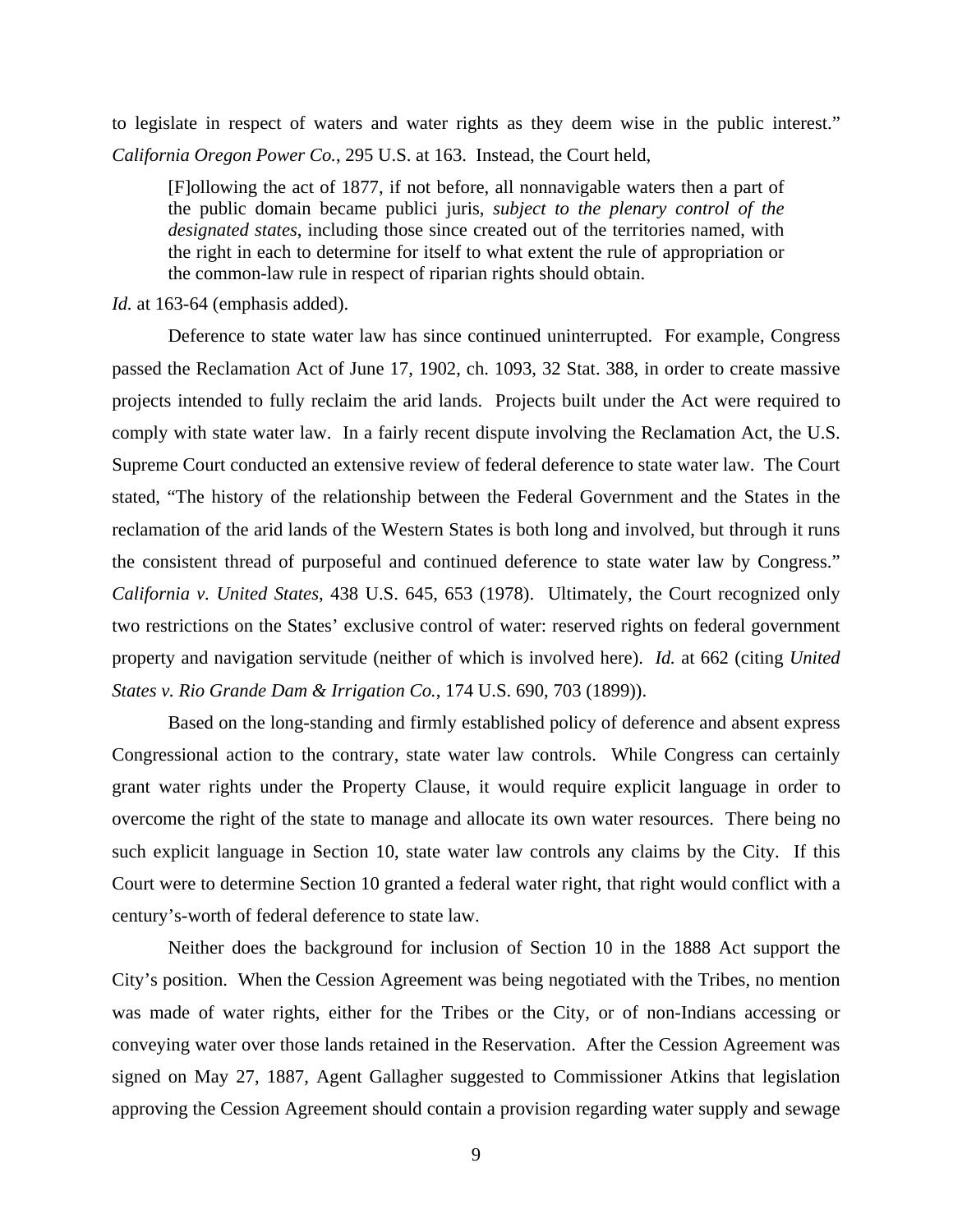for the proposed town of Pocatello. In a letter directed by Atkins to Gallagher on December 29, 1887, Atkins noted that the contemplated source of the city's water supply was on Reservation lands, outside the limits of the proposed townsite. Atkins proposed language along the lines subsequently included as Section 10 in the bill in order to provide "some guarantee to water privileges . . . so far as the Indians and the Reservation are concerned." In his message to Congress, accompanying the draft of legislation to approve the Cession Agreement, Atkins noted that he deemed it advisable to insert the Section 10 language "[i]nasmuch as conflicting opinions seem to prevail as to the source or sources from which the town will derive its water supply."

Prior to enactment of the 1888 Act, Gallagher again wrote to the Commissioner, asking "to be informed what rights are guaranteed to these tribes, under treaty & executive orders," to the Blackfoot and Snake Rivers, pointing out that white settlers along the opposite side of the Blackfoot River appeared to be constructing ditches and dams that had left the Indians without water to irrigate their crops. An acting Commissioner responded on August 20, 1888:

I do not find that the treaty makes any provision relating to the use of water in the streams.

Water rights and privileges are regulated by the laws of Idaho, and doubtless the Indians are entitled to the same rights as white settlers would be under similar circumstances.

## The acting Commissioner continued:

I have to state that white men have no right to construct bridges, dams, flumes, or reservoirs on the reservation, nor have they the right to construct abutments, piers, or other works upon the reservation banks of the boundary streams. Such authority can only be given by Congress.

Several weeks later Congress passed the 1888 Act.

The discussions leading up to enactment of Section 10 did not relate to water rights and who should have them but, rather, water sources and how to ensure that the City had access to them. That is, the discussion focused on the fact that most surface water resources were located on Reservation lands and that the City would need to have access to those sources and the ability to convey water from them in order to have a water supply. Because of the trespass problems leading up to the negotiation of the Cession Agreement, it was rather clear that there needed to be a right of way approved by Congress. The participants in the discussion clearly indicated that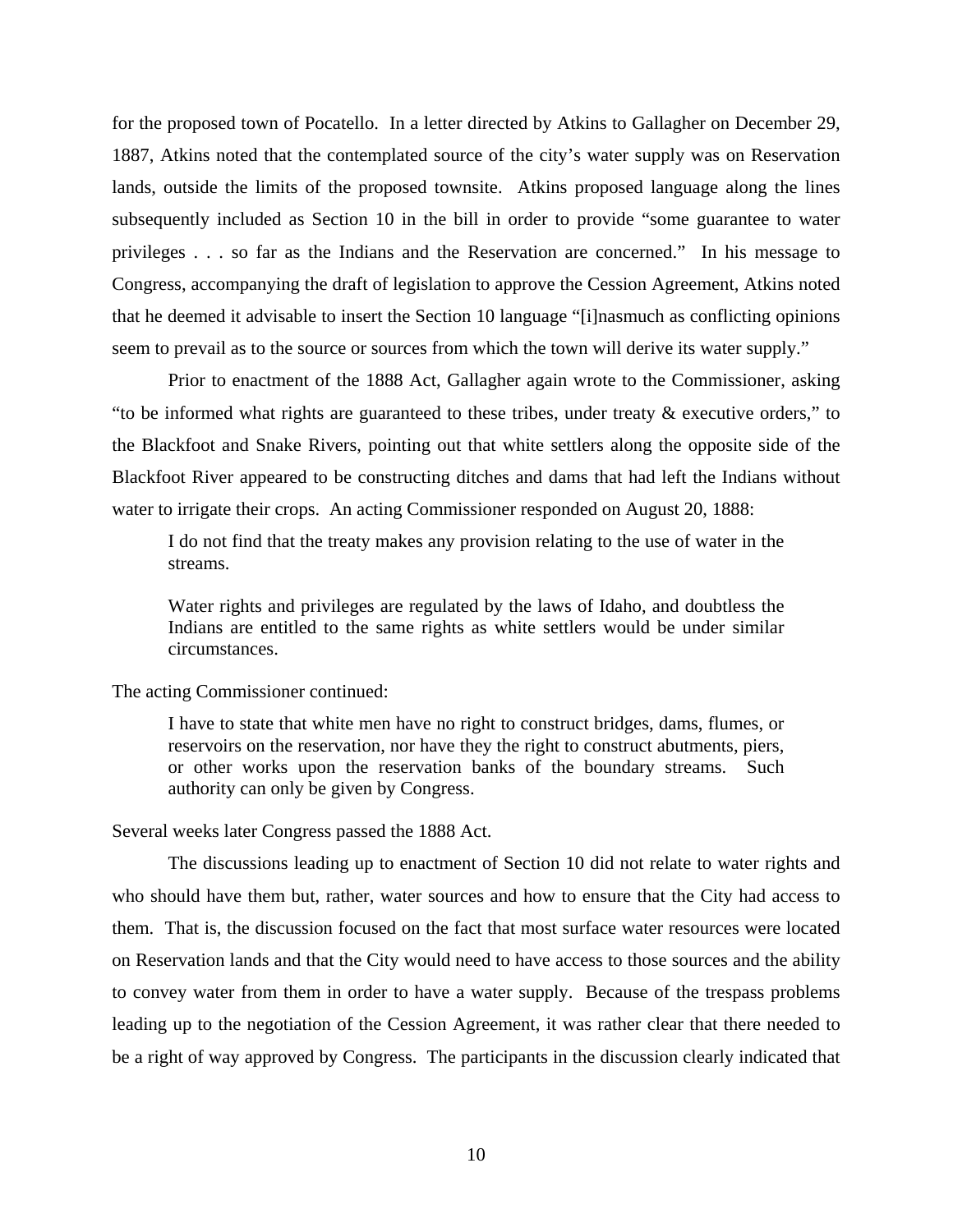the issue of water rights – how they were to be obtained and granted – was a matter of state law. Congress, however, had to provide the necessary access for enjoyment of any state water rights.

Events subsequent to the passage of the legislation confirm this state of affairs. After the 1888 Act was passed, the Idaho Canal Company began to build a canal from the Snake River to the City. The president of the company wrote to Commissioner Atkins, explaining that the citizens of Pocatello wanted to contract with his company to construct the canal and bring water to the City. He inquired of the Commissioner whether his crews could go onto the Reservation in order to access the water provided in Section 10. The Commissioner sought the advice of Assistant Attorney General George Shields.

In an 1891 letter interpreting Section 10, Assistant Attorney General George Shields opined that Section 10 was a mere license:

In view of the fact that the provision of said section of the statute is in derogation of the rights of the Indians as secured by treaty, I am of the opinion that the grant should be strictly construed. . . .

In other words, the statute authorizes those, at the time citizens of said town, to go upon the lands of the Indian for the purpose of bringing water to the town, and for that purpose to construct, operate, and maintain a canal. This right is in the nature of a *mere license* – authority to do an act, which without such authority would be illegal.

(emphasis added). Thus, Shields determined the rights granted in Section 10 had to be strictly construed and extended only to "citizens" of Pocatello—not to a canal company. Further, Shields determined Section 10 allowed only access, not water.

In response to Shields' opinion, Congress added a provision to the Indian Department Appropriation Act of March 3, 1891, ch. 543, 26 Stat. 989 ("1891 Act"). The provision in the 1891 Act allowed the Secretary of the Interior to grant rights of way into the Reservation for canal, ditch, and reservoir companies. It reads:

That the Secretary of the Interior is authorized to grant rights of way into and across the Fort Hall Reservation in Idaho to canal, ditch, and reservoir companies for the purpose of enabling the citizens to thereby receive the water supply, contemplated by section ten (10) of an act to accept and ratify an agreement made with the Shoshone and Bannock Indians, and for other purposes . . . and may also attach conditions as to the supply of surplus water to Indians on said Fort Hall Reservation. . . .

Notably, the 1891 Act does not expand any of the rights in Section 10, nor does it refer to any of those rights as a water right. Instead, the 1891 Act uses the term "water supply." The Act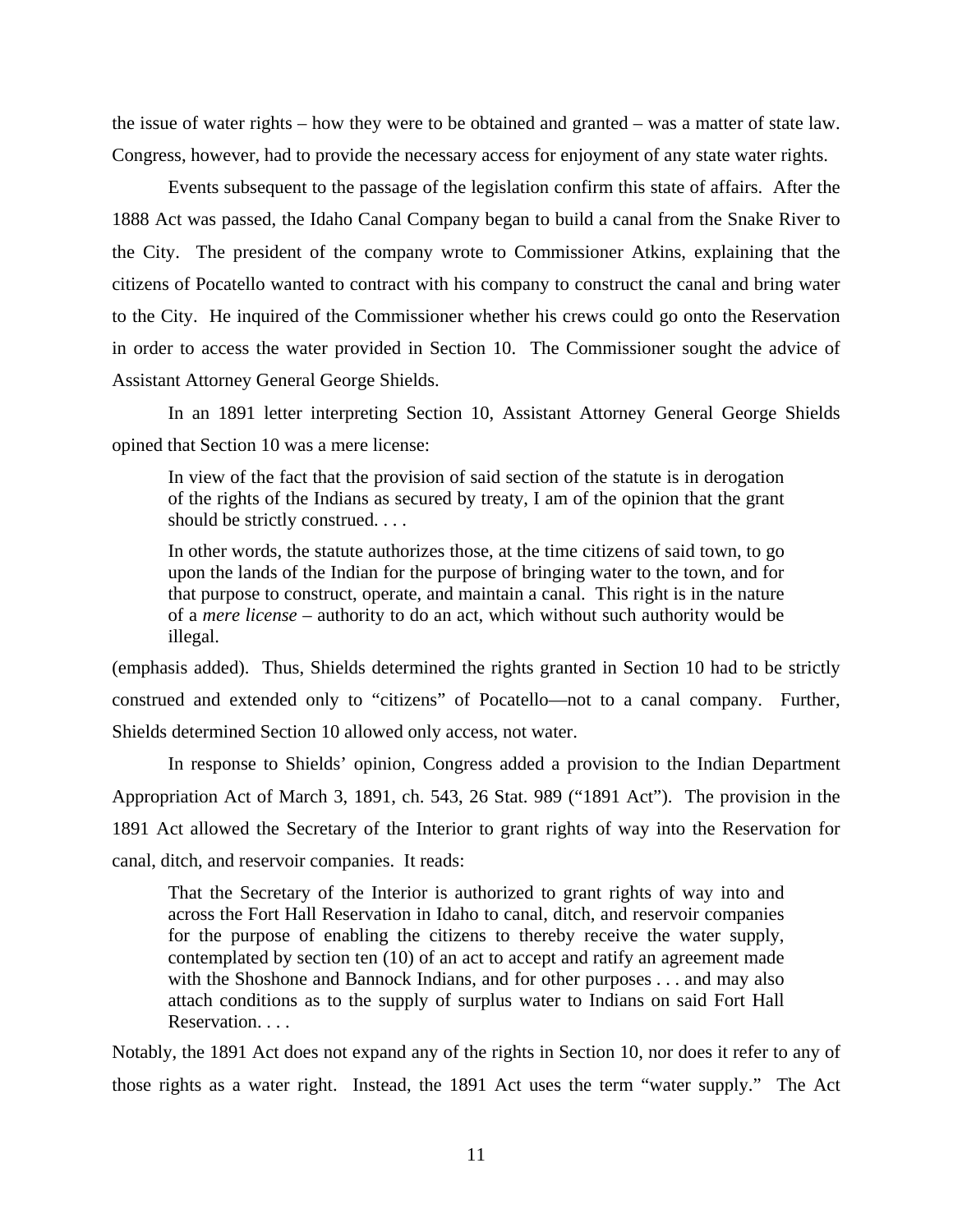simply granted the Secretary of the Interior authority to grant canal companies use of the access previously provided for in Section 10.

Nor does any subsequent historical authority give support to the City. The Tribes ceded more land for the City several years after the 1888 Act, and the border of the reservation moved more than 10 miles from the city limits.Throughout the period from 1888 to 1990, the City sought adjudication of any water rights under state law. Finally, the 1990 Fort Hall Water Rights Settlement Agreement settled water disputes between the Tribes, the State of Idaho, and the United States, but did not recognize any rights held by the City. Thus, neither the history or purpose of the 1888 Act supports the City's claim to a federal water right.

**ii.** 

The City contends that the district court erred by failing to interpret the "in common with" language in Section 10 as granting the City a portion of the Tribes' water right. The City points to a number of cases, which it contends to be supportive of such interpretation. However, the cases upon which the City relies deal with interpretation of Indian treaties and employ Indian canons of construction. The district court correctly declined to apply Indian canons of construction to the City's claim. Such canons are for the benefit of Indian tribes, not non-Indians.

Treaty interpretation is similar to contract interpretation. *Bonanno v. United States*, 12 Cl. Ct. 769, 771 (1987). However, unlike contract interpretation, the interpretation of a treaty, including an Indian treaty, is a question of law for a court to decide. *Cayuga Indian Nation of New York v. Cuomo*, 758 F. Supp. 107, 111 (N.D.N.Y. 1991) (citing *United States ex rel. Chunie v. Ringrose*, 788 F.2d 638, 643 n.2 (9th Cir. 1986)). The examination of a treaty's negotiating history and purpose does not render its interpretation a matter of fact but merely serves as an aid to the legal determination which is at the heart of all treaty interpretation. *Bonanno,* 12 Cl. Ct. at 772. While we are dealing with a statute, the City contends that the treaty canons of construction apply equally here. While we do not decide that to be the case, even if it were, the canons would not favor the City.

The City argues that "in common with" language in a treaty grants a right, not merely a right of access. In *Washington v. Washington State Commercial Passenger Fishing Vessel Ass'n (Fishing Vessel)*, 443 U.S. 658 (1979), the Supreme Court determined that treaty language securing a "right of taking fish . . . in common with all citizens of the Territory" granted the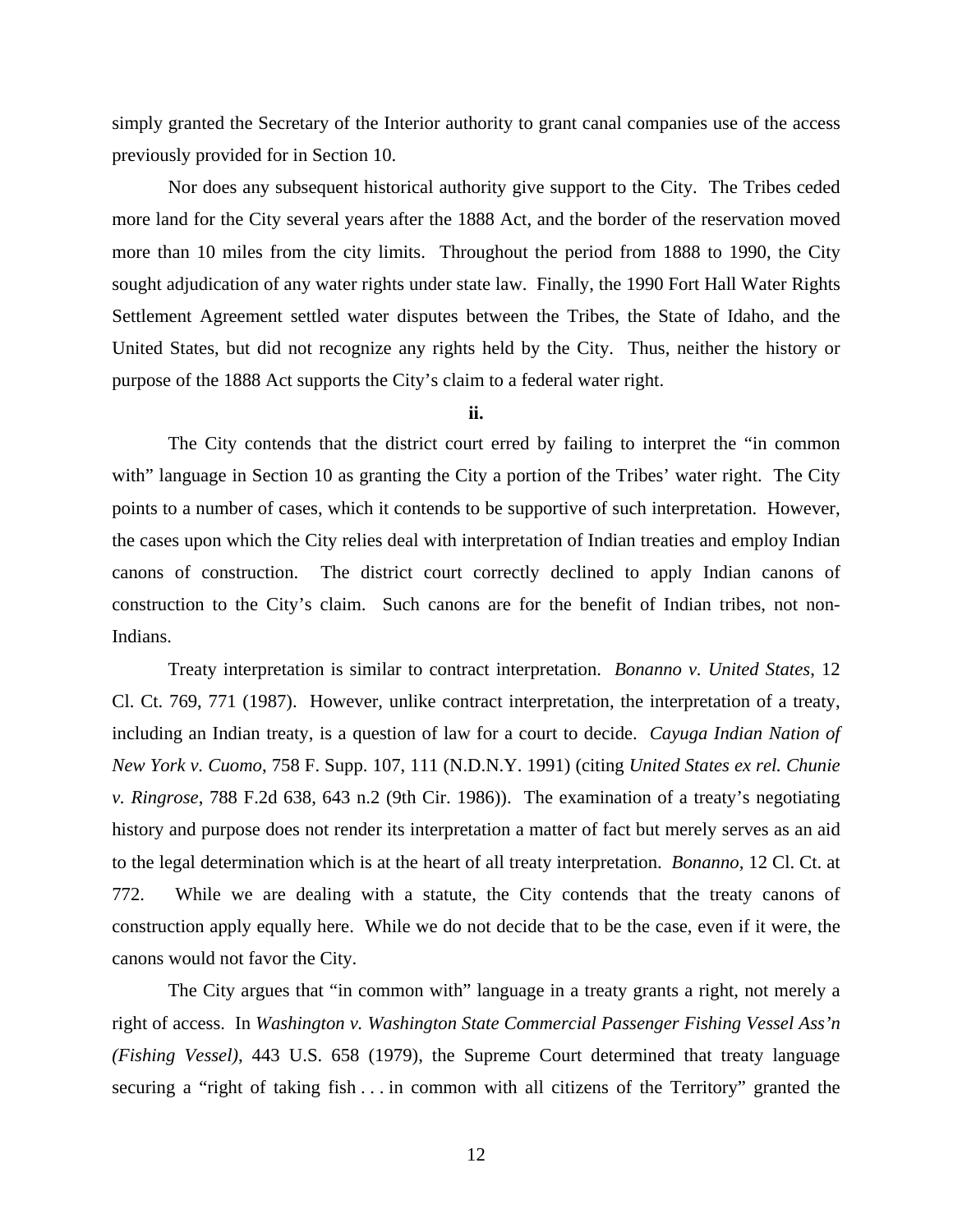Indians a share of each run of fish passing through historical tribal fishing areas. *Id.* at 679. In that case, the State of Washington and the commercial fishing associations had argued the "in common with" language merely granted the Indians a right of access. *Id.* at 675. The Court disagreed. However, the case offers no support to the City. The Court reached its conclusion after an extensive discussion of Indian tribal rights. The Court acknowledged, "It is true that the words 'in common with' may be read either as nothing more than a guarantee that individual Indians would have the same right as individual non-Indians or as securing an interest in the fish runs themselves." *Id.* at 677. However, the Court held that it was crucial to interpret the right in the sense the Indians themselves would have interpreted it. It stated, "[t]he treaty must therefore be construed, not according to the technical meaning of its words to learned lawyers, but in the sense in which they would naturally be understood by the Indians." *Id.* at 676 (citing *Jones v. Meehan*, 175 U.S. 1, 11 (1899)). The Court stressed it was crucial to consider both parties' intentions in signing the treaty. "[I]t is the intention of the parties, and not solely that of the superior side, that must control any attempt to interpret the treaties." *Fishing Vessel*, 448 U.S. at 675. Thus, the critical determination in that case was what the Indians felt they were giving up when signing the treaty. As such, the Court found the "in common with" language in the treaty was intended to guarantee a share of the fish harvest to the Indians, not merely a right of access.

The Court's reasoning does not support the City. In *Fishing Vessel*, the Court interpreted the "in common with" language to *benefit* the Indians, especially in that the treaty in that case was a grant of rights *from* them. In this case, the district court correctly declined to apply the Indian canons of construction to the City's claim. The language that supported the fishing rights in *Fishing Vessel* was part of a treaty. A treaty is viewed as "a contract between two sovereign nations." *Fishing Vessel*, 443 U.S. at 675. A treaty with an Indian Tribe constitutes a grant of rights *from* them, not a grant of rights from the United States *to* the Indians. *Id*. at 680. Thus, the language must be interpreted as the Indians themselves interpreted it. In contrast, the language at issue in Section 10 is not embedded in a treaty—it is part of a statute. The language in Section 10 did not originate as part of a treaty—indeed, it was added several months after the negotiations for the Cession Agreement had concluded. The Tribes had no say in the development of Section 10. As discussed below, Congress will not abrogate Indian rights without clear intent and an express agreement from the Indians. Further, "[S] tatutes are to be construed liberally in favor of the Indians, with ambiguous provisions interpreted to their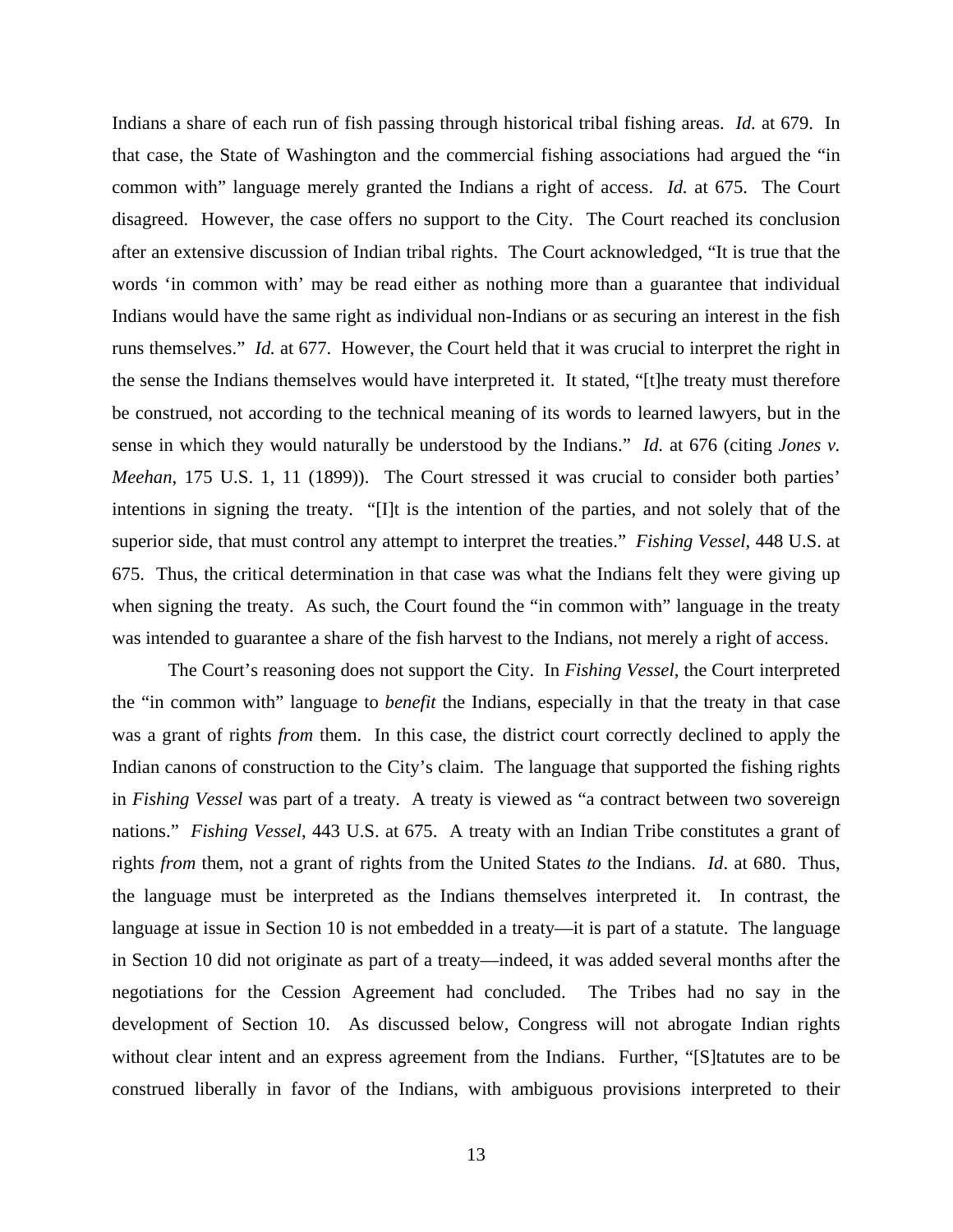benefit." *County of Yakima v. Confederated Tribes and Bands of Yakima Indian Nation*, 502 U.S. 251, 269 (1992) (quoting *Montana v. Blackfeet Tribe of Indians,* 471 U.S. 759, 766 (1985)). Thus, if Section 10 was ambiguous, this Court would construe it in favor of the Tribes, not the City. In sum, the City cannot claim the benefit of the Indian canons of construction, and the district court properly declined to apply them.

An additional consideration must be taken into account with regard to the City's claim, which it asserts entitles it to a share of the Tribes' reserved water right. American law treats Indian tribes differently than it does other sovereign nations or private individuals. First and foremost is the notion that agreements with Indians are to be interpreted to the benefit of the tribes. For example, the Supreme Court has stated,

[W]e will construe a treaty with the Indians as "that unlettered people" understood it, and "as justice and reason demand, in all cases where power is exerted by the strong over those to whom they owe care and protection," and counterpoise the inequality "by the superior justice which looks only to the substance of the right, without regard to technical rules."

*United States v. Winans*, 198 U.S. 371, 380-81 (1905) (citing *Choctaw Nation v. United States*, 119 U.S. 1, 28 (1886); *Jones v. Meehan*, 175 U.S. 1 (1899)). Congress certainly has the power to abrogate Indian treaty rights, but its intent to do so must be clear. *See, e.g., Minnesota v. Mille Lacs Band of Chippea Indians*, 526 U.S. 172, 202 (1999); *United States v. Dion*, 476 U.S. 734, 739-40 (1986) (abrogation of treaty rights requires "clear evidence that Congress actually considered the conflict between its intended action on the one hand and Indian treaty rights on the other, and chose to resolve that conflict by abrogating the treaty.").

The Tribes' water rights in this case are not spelled out in the Second Treaty of Fort Bridger, but the Treaty's failure to explicitly include the water right is immaterial to this question. In *Winters v. United States*, 207 U.S. 564 (1908), the Supreme Court recognized for the first time that, when the federal government withdraws land from the public domain for a federal purpose, it impliedly reserves enough water to fulfill that purpose. Thus, the Tribes in this case impliedly received the water rights necessary to sustain the purposes of their reservation with the treaty establishing the Reservation. The question is whether the Cession Agreement, ratified by the 1888 Act, abrogated any of the Tribes' rights. The answer to this question must be no.

First, in order to abrogate any treaty rights, Congressional intent must be clear. As demonstrated above, the plain language of Section 10 does not indicate an intent to grant the City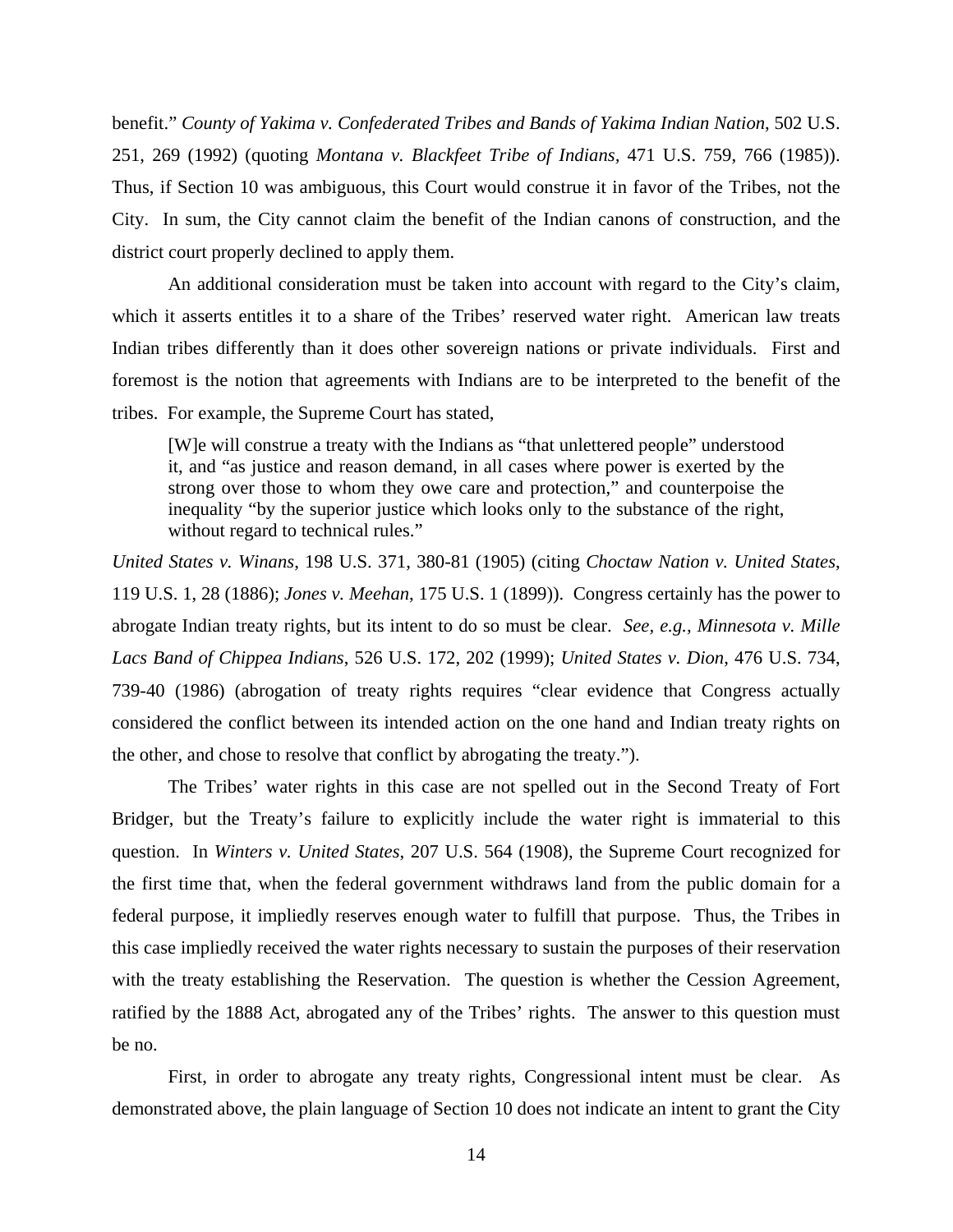a water right. Congress knew how to grant a water right in abrogation of Indian treaty rights, as demonstrated in the *Byers* case. *Byers* is particularly important in demonstrating what Congress would do in granting a water right to a non-Indian in abrogation of treaty rights because the act in question, the Pendleton Townsite Act, was enacted in 1885, three years prior to the 1888 Act. Congress knew how to do what the City wants here, but failed to do so in the 1888 Act.

Second, in order to abrogate any treaty rights held by Tribes, a majority of adult male Indians on the Reservation must consent. Thus, the vote of a majority of adult male members of the Tribes was required in order to cede any water rights. Such consent was not given. Section 10 was added several months after the Cession Agreement was negotiated. Considering that the Indians were loathe even to give up any land, it seems unlikely they would have given up any water rights had the issue been raised. The record does not reveal a single instance where the Indians were apprised of the possibility that they were to lose some water rights. Serious discussions between the federal officials and the Indians would certainly have ensued if that were the case. However, it was not. In *Byers*, the court noted that it "affirmatively appears from the record in this case that a majority of the male adult Indians on the reservation assented in writing to the act. . ." 86 Or. at 632, 169 P. at 126. Thus, without clear Congressional intent to abrogate some of the Tribes' reserved water rights and an agreement by a majority of adult Indian males to cede some water rights, the City's argument fails.

## **C.**

Finally, the City argues that the district court erred in that it limited Congressional authority to grant a water right under Section 10. Congress's power to grant federal water rights arises under the Property Clause. The clause states, "[C]ongress shall have Power to dispose of and make all needful Rules and Regulations respecting the Territory or other Property belonging to the United States. . ." U.S. Const., art. IV, § 3, cl. 2. Merely because Congress has this power does not mean it exercised it in Section 10.

None of the parties denies Congress' power to have granted the City a water right. "The power of the government to reserve the waters and exempt them from appropriation under the state laws is not denied, and could not be." *Winters*, 207 U.S. at 577 (citing *United States v. Rio Grande Dam & Irrigation Co.*, 174 U.S. 690, 703 (1899)). The question is whether Congress exercised that power in this case. As discussed above, Congress chose not to exercise its power here.